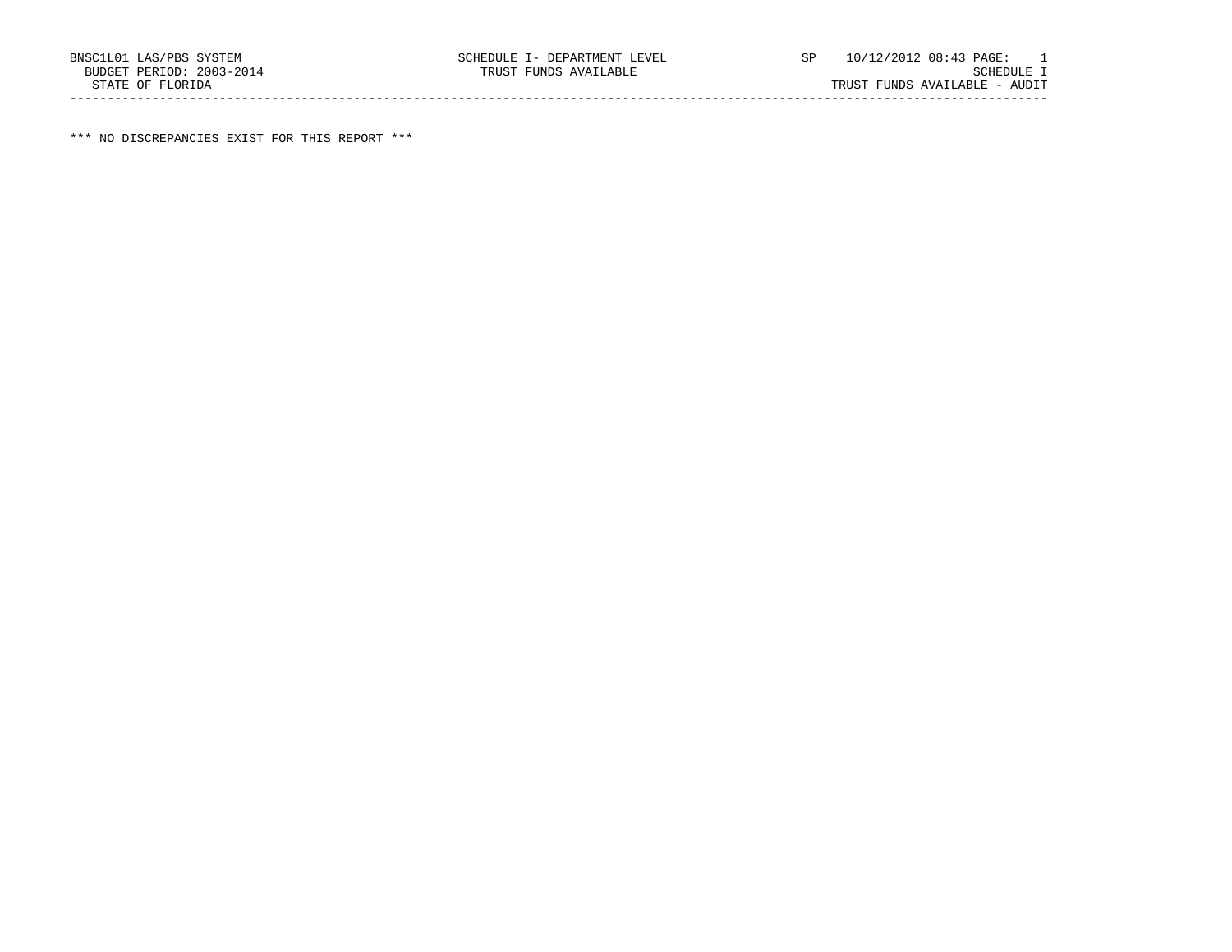|                                                                                                                                                                                                                                                                                                                                                                                                                                                                 |                                                                                     |     |                                                                                                        |                                                                      |                                                      |             | COL A01                                                                                                                                                                                                                                                                                                                                                                                                                                                                              | COL A02                                                                                                       | COL A03<br>ACT PR YR CURR YR EST AGY REQUEST AGY REQ N/R<br>EXP 2011-12 EXP 2012-13 FY 2013-14 | COL A04<br>FY 2013-14 |
|-----------------------------------------------------------------------------------------------------------------------------------------------------------------------------------------------------------------------------------------------------------------------------------------------------------------------------------------------------------------------------------------------------------------------------------------------------------------|-------------------------------------------------------------------------------------|-----|--------------------------------------------------------------------------------------------------------|----------------------------------------------------------------------|------------------------------------------------------|-------------|--------------------------------------------------------------------------------------------------------------------------------------------------------------------------------------------------------------------------------------------------------------------------------------------------------------------------------------------------------------------------------------------------------------------------------------------------------------------------------------|---------------------------------------------------------------------------------------------------------------|------------------------------------------------------------------------------------------------|-----------------------|
| CITRUS, DEPT OF<br>57000000                                                                                                                                                                                                                                                                                                                                                                                                                                     |                                                                                     |     |                                                                                                        |                                                                      |                                                      |             |                                                                                                                                                                                                                                                                                                                                                                                                                                                                                      |                                                                                                               |                                                                                                |                       |
| FUND: CITRUS ADVERTISING TF 2090                                                                                                                                                                                                                                                                                                                                                                                                                                |                                                                                     |     |                                                                                                        |                                                                      |                                                      |             |                                                                                                                                                                                                                                                                                                                                                                                                                                                                                      |                                                                                                               |                                                                                                |                       |
| SECTION I: DETAIL OF REVENUES                                                                                                                                                                                                                                                                                                                                                                                                                                   |                                                                                     |     |                                                                                                        |                                                                      |                                                      |             |                                                                                                                                                                                                                                                                                                                                                                                                                                                                                      |                                                                                                               |                                                                                                |                       |
|                                                                                                                                                                                                                                                                                                                                                                                                                                                                 | REVENUE CAP SVC<br>CODE                                                             |     | $CHG$ $\approx$                                                                                        |                                                                      | AUTH MATCHING %<br>ST I/C LOC I/C NO.                | <b>CFDA</b> |                                                                                                                                                                                                                                                                                                                                                                                                                                                                                      |                                                                                                               |                                                                                                |                       |
| 01 ADVERTISING TAX ASSESSM 000300 YES 4.0<br>02 IMPORT EXCISE TAXES<br>04 INVESTMENT EARNINGS<br>ARNINGS<br>05 REFUNDS<br>05 FOREIGN AGRICULTURAL SR 000700 NO<br>06 PENALTIES/AUDIT COLL.<br>00100 YES A.0<br>07 GRANTS - RESEARCH 000100 YES 4.0<br>07 GRANTS - RESEARCH 000700 NO 0.0<br>10 SALE OF BUILDING 002900 NO 4.0<br>17 REIMBURSEMENTS 001801 NO 0.0<br>18 INT EARNED BK ACCTS 000500 NO 4.0<br>19 OTHER DEPT DEP (FDACS) 00<br>20 DEPOSITS (BONDS) | 000300 YES 4.0<br>000502 NO 4.0<br>001800 NO 0.0<br>000400 YES 4.0<br>002700 NO 4.0 | 0.0 | 601.15<br>601.155 0.00<br>601.05<br>601.05<br>601.05<br>601.05<br>601.05<br>601.05<br>601.05<br>601.05 | 0.00<br>0.00<br>0.00<br>0.00<br>0.00<br>0.00<br>0.00<br>0.00<br>0.00 | 0.00<br>0.00<br>0.00<br>0.00<br>0.00<br>0.00<br>0.00 |             | $\begin{array}{cccccccc} 601.10 & 0.00 & 0.00 & 0.00 & 520,138 & 413,600 & 400,000 \\ 601.05 & 0.00 & 0.00 & 258 & 10,000 & 10,000 \\ 216.212 & 50.00 & 1 & 0.00 & 10.601 & 5,063,870 & 4,828,468 & 4,700,000 \end{array}$<br>$\begin{array}{cccc} 0.00 & & & & & 11,000 & & & 11,000 \\ 0.00 & & & & 26,382 & & 47,000 & & 35,000 \\ 0.00 & & & 10.604 & & 105,794 & & 345,000 & & 145,000 \end{array}$<br>1,191,036<br>$\begin{array}{c} 78 \\ 521 \end{array}$<br>36,855<br>7,500 | 40,659,341 38,972,470<br>1,671,257 2,334,000 1,483,333                                                        | 42,178,000                                                                                     |                       |
| TOTAL TO LINE B IN SECTION IV                                                                                                                                                                                                                                                                                                                                                                                                                                   |                                                                                     |     |                                                                                                        |                                                                      |                                                      |             |                                                                                                                                                                                                                                                                                                                                                                                                                                                                                      | 49,283,030 46,961,538 48,962,333                                                                              |                                                                                                |                       |
| SECTION II: DETAIL OF NONOPERATING EXPENDITURES                                                                                                                                                                                                                                                                                                                                                                                                                 |                                                                                     |     |                                                                                                        | OBJECT<br>CODE                                                       | TRANSFER CFDA<br>TO BE                               | NO.         |                                                                                                                                                                                                                                                                                                                                                                                                                                                                                      |                                                                                                               |                                                                                                |                       |
| 01 GENERAL REVENUE SERVICE CHARGE<br>03 UNUSED NR BDGT AUTH DUE TO REDUCED RECPT<br>04 REFUND OF STATE REVENUE<br>05 ASSESSMENT ON INVESTMENTS<br>06 TRANSFER FROM BE 57020000<br>06 TRANSFER FROM BE 57020000<br>07 TRANSFER TO BE 57010000<br>08 TRANSFER TO BE 57030000<br>21 DIST/DACS INSPECTION FEES<br>22 PAYMENT OF SALES TAXES DOR                                                                                                                     |                                                                                     |     | $\begin{array}{r} 830000\ 810000\ 810000\ 810000\ 810000\ 810000\ \end{array}$                         | 880000<br>899000<br>860000<br>810000<br>820000                       | 57010000<br>57030000<br>57010000<br>57030000         |             | 1,761,647    1,671,123    1,764,294<br>6,563<br>25,795<br>13,820,451<br>--451,820<br>30,966,237-<br>30,966,237-<br>13,820,451<br>30,966,237<br>35,989<br>823                                                                                                                                                                                                                                                                                                                         | 13,000,000-<br>20,500 19,800<br>12,798,987-<br>40,076,602- 38,914,124-<br>12,798,987<br>40,076,602 38,914,124 | 13,011,782-<br>13,011,782                                                                      |                       |
| TOTAL TO LINE E IN SECTION IV                                                                                                                                                                                                                                                                                                                                                                                                                                   |                                                                                     |     |                                                                                                        |                                                                      |                                                      |             |                                                                                                                                                                                                                                                                                                                                                                                                                                                                                      |                                                                                                               |                                                                                                |                       |
| SECTION III: ADJUSTMENTS                                                                                                                                                                                                                                                                                                                                                                                                                                        |                                                                                     |     |                                                                                                        | OBJECT<br>CODE                                                       |                                                      |             |                                                                                                                                                                                                                                                                                                                                                                                                                                                                                      |                                                                                                               |                                                                                                |                       |
| 01 PRIOR YEAR SEPTEMBER CERT FWD REVERSION                                                                                                                                                                                                                                                                                                                                                                                                                      |                                                                                     |     |                                                                                                        | 991000                                                               |                                                      |             | 1,597,758                                                                                                                                                                                                                                                                                                                                                                                                                                                                            |                                                                                                               |                                                                                                |                       |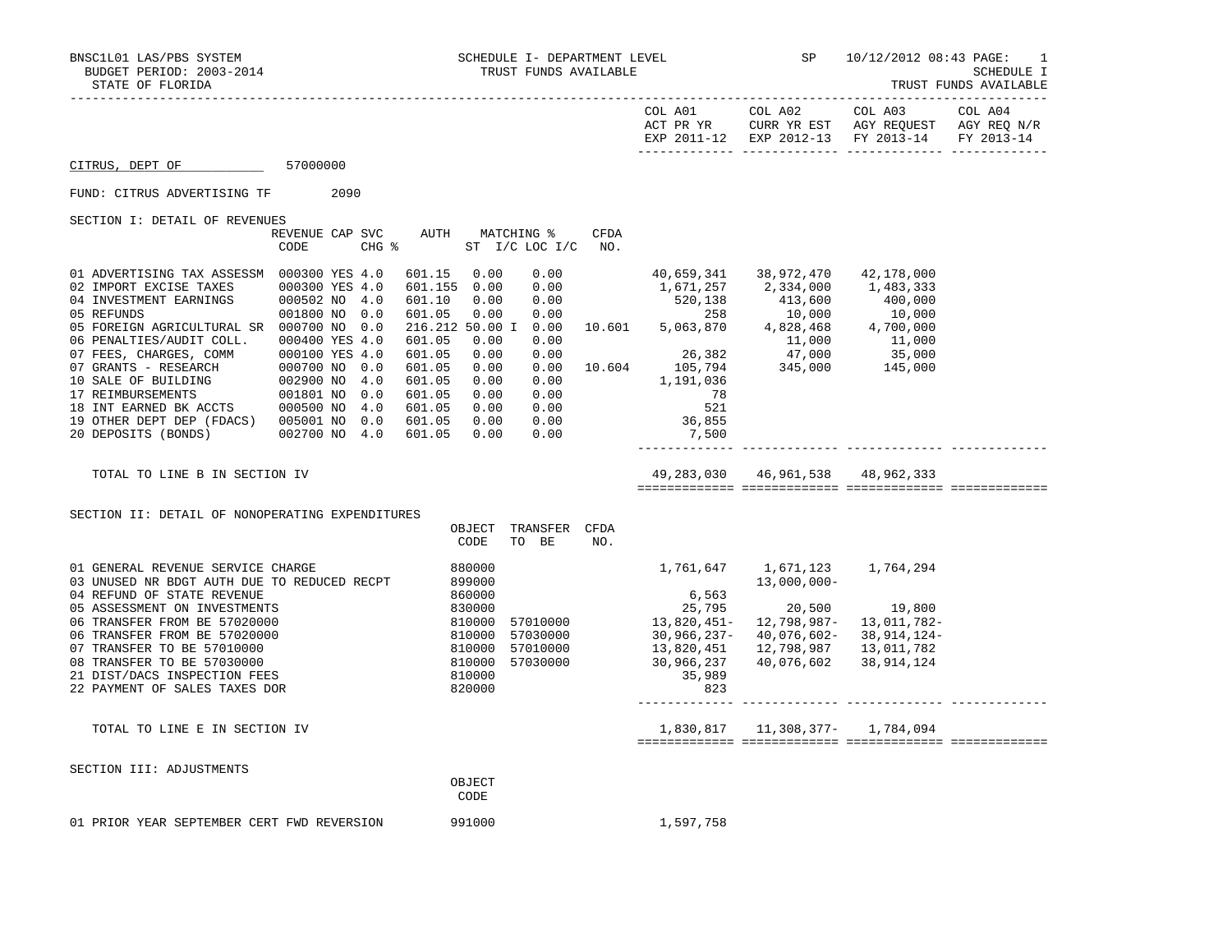| COL A01 COL A02 COL A03 COL A04<br>ACT PR YR CURR YR EST AGY REQUEST AGY REQ N/R<br>EXP 2011-12 EXP 2012-13 FY 2013-14 FY 2013-14<br>57000000<br>CITRUS, DEPT OF<br>FUND: CITRUS ADVERTISING TF<br>2090<br>SECTION III: ADJUSTMENTS<br>OBJECT<br>CODE<br>28,889<br>03 ADJ TO LINE B-BEG BAL-A/P NO C/F 6/30/11<br>991000<br>03 ACT. FOREIGN CURRENCY BK ACCT EXPND(NET)<br>637,555<br>991000<br>04 ADJ TO LINE A-BEG BAL-LT A/R 6/30/11 RV<br>991000<br>6,250-<br>05 ADJ TO LINE A-BEG BAL-DEP NOT SPENDABLE<br>29,000-<br>991000<br>06 CY CERTIFIED REVERSIONS<br>991000<br>2,460,927<br>1,300,286-<br>07 REDUCE REV. - CERT. FOREIGN CURRENCY PMTS<br>991000<br>26 ROUNDING ADJUSTMENT<br>991000<br>$\mathbf{1}$<br>2, 228, 953 1, 160, 641<br>TOTAL TO LINE H IN SECTION IV<br>SECTION IV: SUMMARY<br>21,906,884<br>18,697,887<br>17,045,222<br>UNRESERVED FUND BALANCE - JULY 1<br>(A)<br>ADD: REVENUES (FROM SECTION I)<br>49,283,030<br>46,961,538<br>48,962,333<br>(B)<br>66,007,555<br>TOTAL FUNDS AVAILABLE (LINE A + LINE B)<br>(C)<br>71,189,914<br>65,659,425<br>LESS: OPERATING EXPENDITURES<br>(D)<br>52,890,163<br>61,083,221 61,119,106<br>11,308,377- 1,784,094<br>LESS: NONOPERATING EXPENDITURES (SECTION II) (E)<br>1,830,817<br>LESS: FIXED CAPITAL OUTLAY (TOTAL ONLY)<br>(F)<br>UNRESERVED FUND BALANCE - JUNE 30 - BEFORE ADJ<br>16,468,934<br>15,884,581 3,104,355<br>(G)<br>NET ADJUSTMENTS (FROM SECTION III)<br>2,228,953<br>(H)<br>1,160,641<br>ADJUSTED UNRESERVED FUND BALANCE - JUNE 30<br>(1)<br>18,697,887<br>17,045,222 3,104,355<br>21,906,884<br>TOTAL UNRESERVED FUND BALANCE FROM STATEWIDE CFO FILE:<br>SCHEDULE IB: DETAIL OF UNRESERVED FUND BALANCE<br>FUNDING SOURCE<br>STATE (S)<br>NONSTATE (N)<br>18,697,887  17,045,222  3,104,355<br>01 RESTRICTED BY LEGISLATION-TAX ASSESSMENTS<br>S<br>18,697,887   17,045,222   3,104,355<br>ADJUSTED UNRESERVED FUND BALANCE - JUNE 30 | BNSC1L01 LAS/PBS SYSTEM<br>BUDGET PERIOD: 2003-2014<br>STATE OF FLORIDA | SCHEDULE I- DEPARTMENT LEVEL<br>TRUST FUNDS AVAILABLE |  | SP 10/12/2012 08:43 PAGE: | -2<br><b>SCHEDULE I</b><br>TRUST FUNDS AVAILABLE |
|------------------------------------------------------------------------------------------------------------------------------------------------------------------------------------------------------------------------------------------------------------------------------------------------------------------------------------------------------------------------------------------------------------------------------------------------------------------------------------------------------------------------------------------------------------------------------------------------------------------------------------------------------------------------------------------------------------------------------------------------------------------------------------------------------------------------------------------------------------------------------------------------------------------------------------------------------------------------------------------------------------------------------------------------------------------------------------------------------------------------------------------------------------------------------------------------------------------------------------------------------------------------------------------------------------------------------------------------------------------------------------------------------------------------------------------------------------------------------------------------------------------------------------------------------------------------------------------------------------------------------------------------------------------------------------------------------------------------------------------------------------------------------------------------------------------------------------------------------------------------------------------------------------------------------|-------------------------------------------------------------------------|-------------------------------------------------------|--|---------------------------|--------------------------------------------------|
|                                                                                                                                                                                                                                                                                                                                                                                                                                                                                                                                                                                                                                                                                                                                                                                                                                                                                                                                                                                                                                                                                                                                                                                                                                                                                                                                                                                                                                                                                                                                                                                                                                                                                                                                                                                                                                                                                                                              |                                                                         |                                                       |  |                           |                                                  |
|                                                                                                                                                                                                                                                                                                                                                                                                                                                                                                                                                                                                                                                                                                                                                                                                                                                                                                                                                                                                                                                                                                                                                                                                                                                                                                                                                                                                                                                                                                                                                                                                                                                                                                                                                                                                                                                                                                                              |                                                                         |                                                       |  |                           |                                                  |
|                                                                                                                                                                                                                                                                                                                                                                                                                                                                                                                                                                                                                                                                                                                                                                                                                                                                                                                                                                                                                                                                                                                                                                                                                                                                                                                                                                                                                                                                                                                                                                                                                                                                                                                                                                                                                                                                                                                              |                                                                         |                                                       |  |                           |                                                  |
|                                                                                                                                                                                                                                                                                                                                                                                                                                                                                                                                                                                                                                                                                                                                                                                                                                                                                                                                                                                                                                                                                                                                                                                                                                                                                                                                                                                                                                                                                                                                                                                                                                                                                                                                                                                                                                                                                                                              |                                                                         |                                                       |  |                           |                                                  |
|                                                                                                                                                                                                                                                                                                                                                                                                                                                                                                                                                                                                                                                                                                                                                                                                                                                                                                                                                                                                                                                                                                                                                                                                                                                                                                                                                                                                                                                                                                                                                                                                                                                                                                                                                                                                                                                                                                                              |                                                                         |                                                       |  |                           |                                                  |
|                                                                                                                                                                                                                                                                                                                                                                                                                                                                                                                                                                                                                                                                                                                                                                                                                                                                                                                                                                                                                                                                                                                                                                                                                                                                                                                                                                                                                                                                                                                                                                                                                                                                                                                                                                                                                                                                                                                              |                                                                         |                                                       |  |                           |                                                  |
|                                                                                                                                                                                                                                                                                                                                                                                                                                                                                                                                                                                                                                                                                                                                                                                                                                                                                                                                                                                                                                                                                                                                                                                                                                                                                                                                                                                                                                                                                                                                                                                                                                                                                                                                                                                                                                                                                                                              |                                                                         |                                                       |  |                           |                                                  |
|                                                                                                                                                                                                                                                                                                                                                                                                                                                                                                                                                                                                                                                                                                                                                                                                                                                                                                                                                                                                                                                                                                                                                                                                                                                                                                                                                                                                                                                                                                                                                                                                                                                                                                                                                                                                                                                                                                                              |                                                                         |                                                       |  |                           |                                                  |
|                                                                                                                                                                                                                                                                                                                                                                                                                                                                                                                                                                                                                                                                                                                                                                                                                                                                                                                                                                                                                                                                                                                                                                                                                                                                                                                                                                                                                                                                                                                                                                                                                                                                                                                                                                                                                                                                                                                              |                                                                         |                                                       |  |                           |                                                  |
|                                                                                                                                                                                                                                                                                                                                                                                                                                                                                                                                                                                                                                                                                                                                                                                                                                                                                                                                                                                                                                                                                                                                                                                                                                                                                                                                                                                                                                                                                                                                                                                                                                                                                                                                                                                                                                                                                                                              |                                                                         |                                                       |  |                           |                                                  |
|                                                                                                                                                                                                                                                                                                                                                                                                                                                                                                                                                                                                                                                                                                                                                                                                                                                                                                                                                                                                                                                                                                                                                                                                                                                                                                                                                                                                                                                                                                                                                                                                                                                                                                                                                                                                                                                                                                                              |                                                                         |                                                       |  |                           |                                                  |
|                                                                                                                                                                                                                                                                                                                                                                                                                                                                                                                                                                                                                                                                                                                                                                                                                                                                                                                                                                                                                                                                                                                                                                                                                                                                                                                                                                                                                                                                                                                                                                                                                                                                                                                                                                                                                                                                                                                              |                                                                         |                                                       |  |                           |                                                  |
|                                                                                                                                                                                                                                                                                                                                                                                                                                                                                                                                                                                                                                                                                                                                                                                                                                                                                                                                                                                                                                                                                                                                                                                                                                                                                                                                                                                                                                                                                                                                                                                                                                                                                                                                                                                                                                                                                                                              |                                                                         |                                                       |  |                           |                                                  |